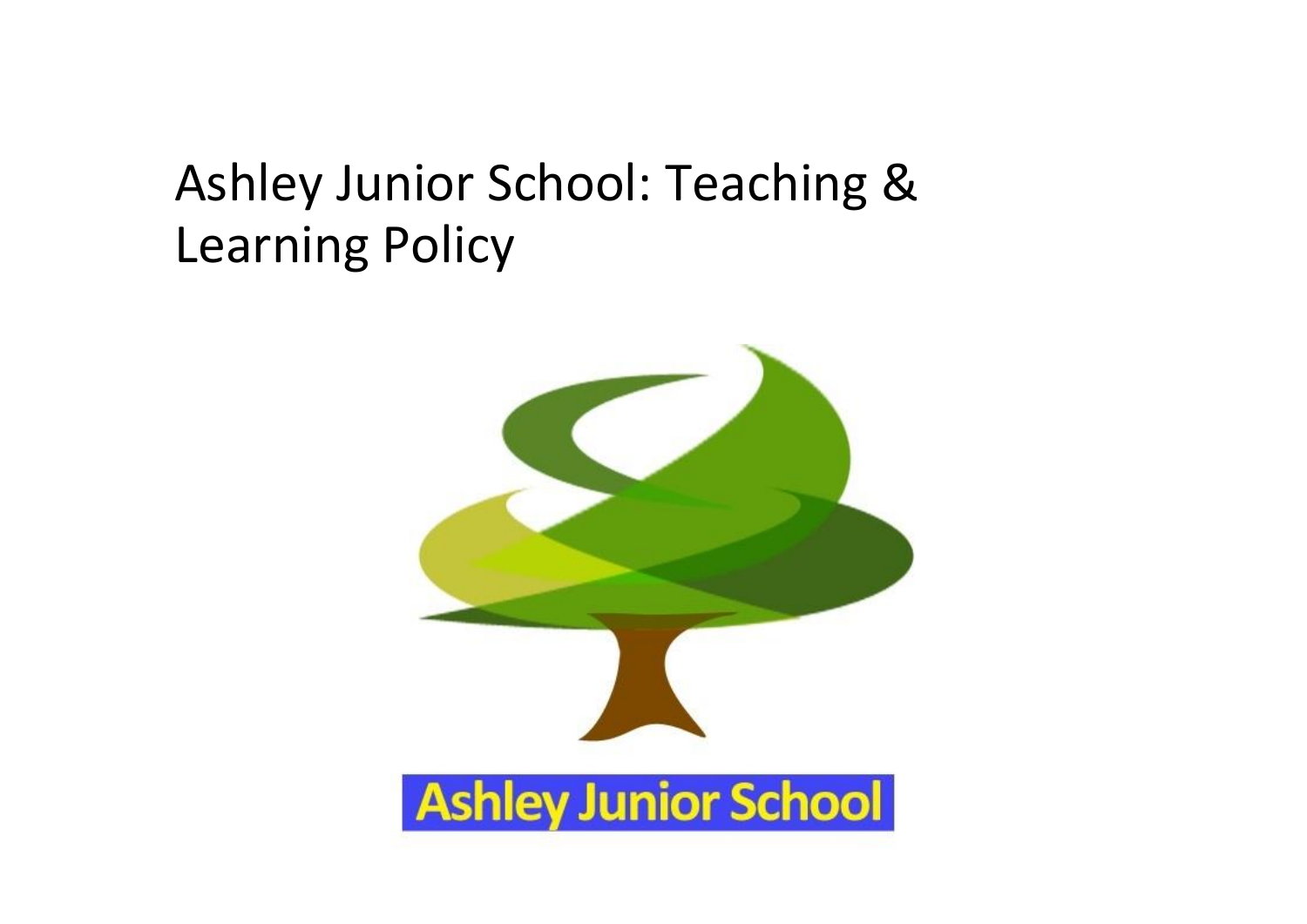# **Ashley Junior School** *'Aspiration, Resilience, Respect, Responsibility'* **Teaching & Learning Policy**

#### **We adopt the principles of a 'Mastery Curriculum' which we believe means:**

- Teachers reinforce the idea that all children are capable of achieving high standards.
- The large majority of children progress through the curriculum content at the same pace. Differentiation is achieved through emphasising deep knowledge and through personalised interventions and support.
- Practice and consolidation play a pivotal role in developing fluency.
- Teachers utilise precise questioning in class to assess understanding and knowledge. Pupils are regularly assessed to identify those requiring interventions in order to keep up.

## **We believe a child has achieved 'mastery' when:**

- Learning is embedded and is remembered after a passage of time in the long term memory
- They can complete tasks independently
- They can teach or explain a concept to others
- They can apply learning in a new context
- They are able to use a variety of methods and different approaches
- They can make connections to prior learning and understand the purpose.

### **We believe a child has achieved 'mastery with greater depth' when:**

- They have achieved mastery
- They create work that is surprising and exciting
- They are inventive and work in different ways
- They can justify their decisions with lucid explanations
- They are self-directed and take ownership of their learning
- They are able to see the benefits and take advantage of working with others
- They are resilient and have a positive mindset.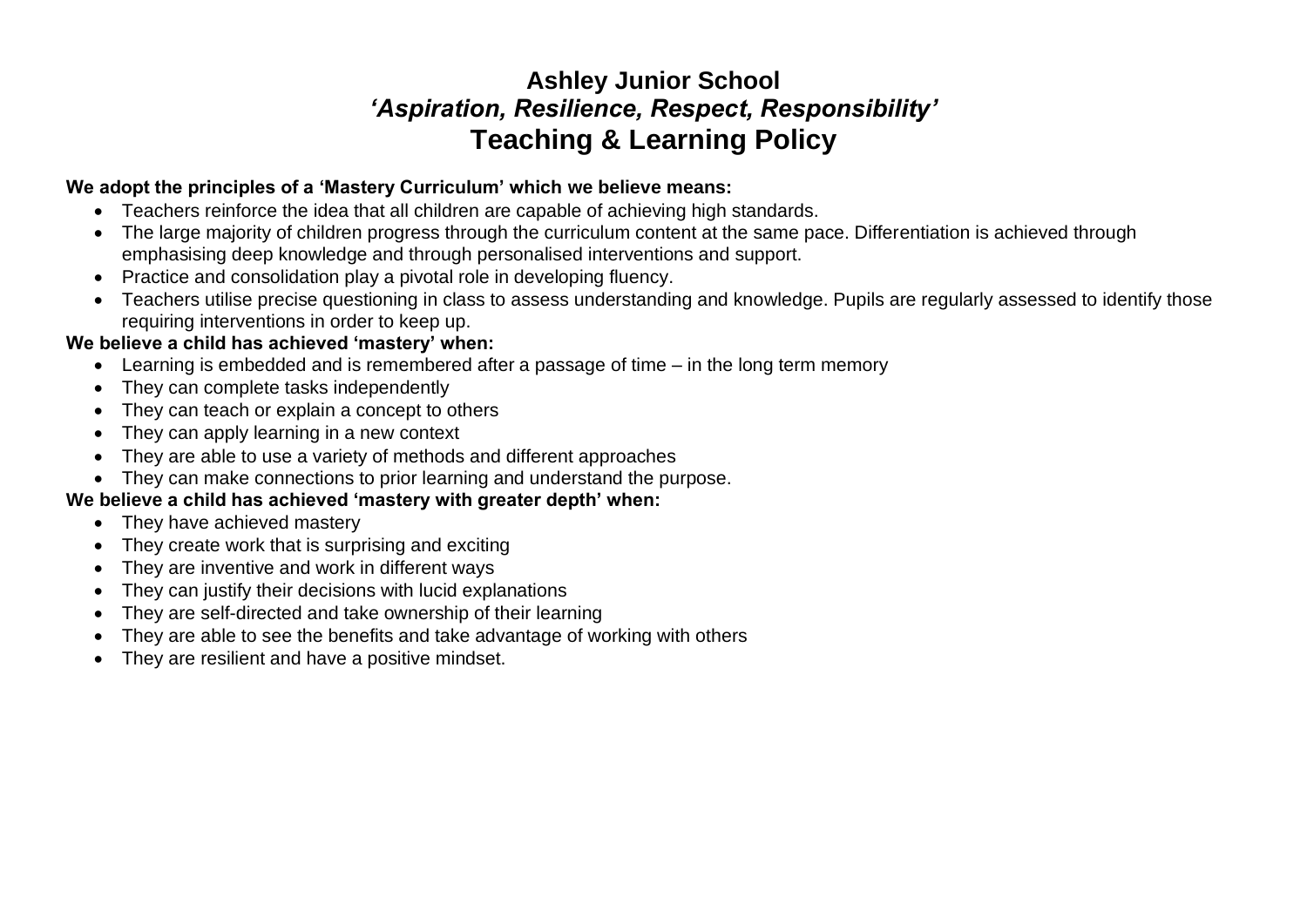| We believe children learn best when                      | This can be seen in practice by                                                                                                                                                                                                                                                                                                                                                                                                                                                                                                                                                                                                                                                                                                                                                                                                       |
|----------------------------------------------------------|---------------------------------------------------------------------------------------------------------------------------------------------------------------------------------------------------------------------------------------------------------------------------------------------------------------------------------------------------------------------------------------------------------------------------------------------------------------------------------------------------------------------------------------------------------------------------------------------------------------------------------------------------------------------------------------------------------------------------------------------------------------------------------------------------------------------------------------|
| • They feel positive, secure and<br>valued.              | All members of the school community, including children<br>celebrating success<br>valuing contributions and encouraging dialogue and feedback<br>using praise<br>showing understanding and treating each other as individuals<br>involving everyone in decision-making<br>smiling and being enthusiastic<br>being consistent and fair<br>having a 'new day, new start' philosophy<br>taking responsibility and ensuring a safe environment<br>having mutual respect for everyone in the school community<br>having clear boundaries and high expectations<br>being honest and open about mistakes<br>adapting to meet different needs<br>applying the behaviour policy and approaches consistently                                                                                                                                    |
| They are focused, motivated, stimulated<br>and enthused. | providing a curriculum that is enriching and engaging with an<br>entitlement to a breadth of experiences<br>ensuring children have a sense of achievement<br>adopting the principles of the Teach, Practice, Apply learning<br>cycle<br>using a variety of approaches and media, including<br>collaborative learning, independent tasks, range of IT and<br>P <sub>4</sub> C<br>modelling enthusiasm<br>ensuring we have a wide range of quality resources<br>providing first-hand experience<br>being flexible<br>being prepared to take risks ourselves<br>using our reward systems<br>creating a stimulating and interactive physical environment<br>having quality, interactive display<br>encouraging creativity<br>using the 'Ashley Learning Powers' to encourage good<br>learning behaviours and promoting a 'Growth Mindset' |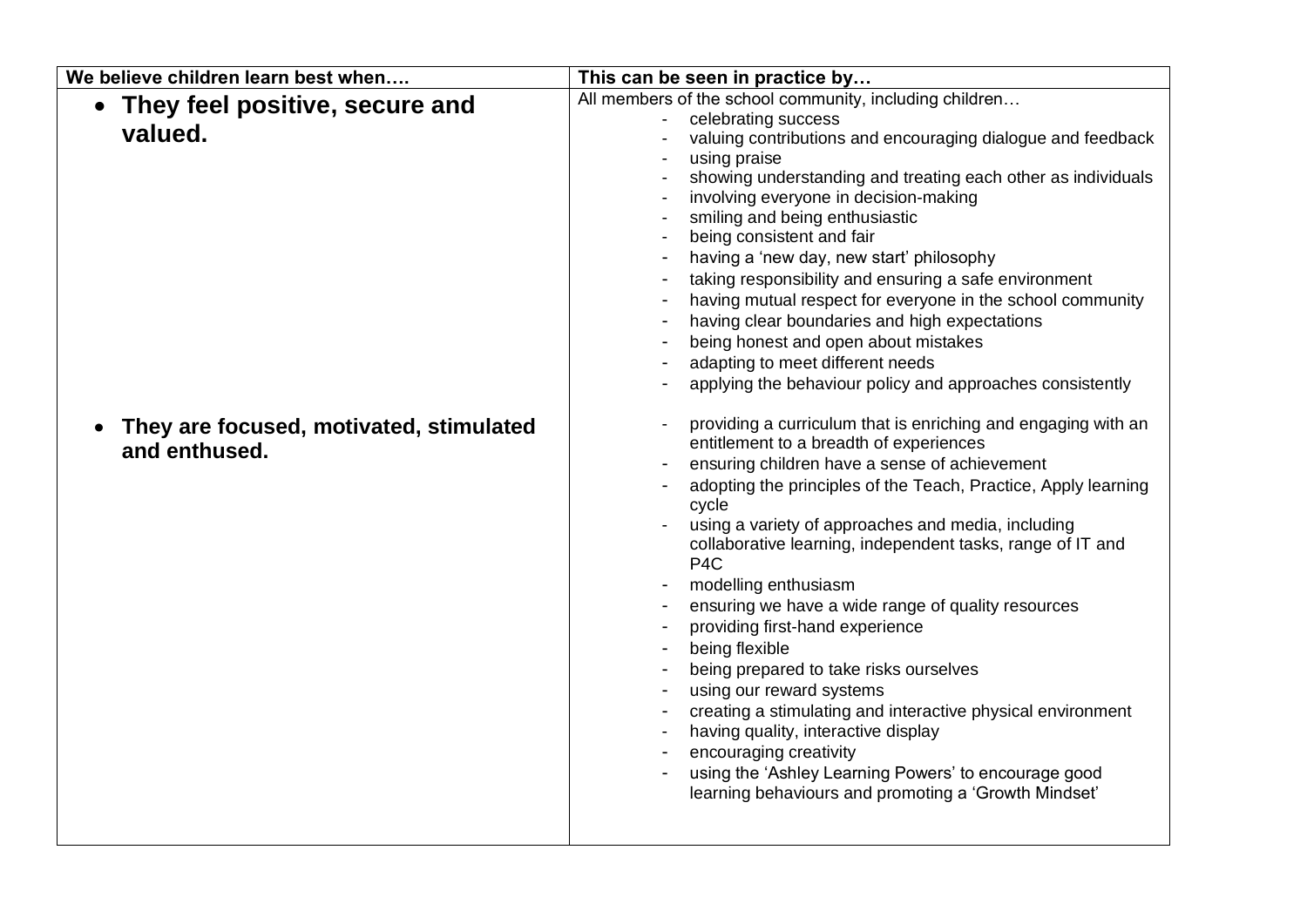| Their learning is appropriate and<br>challenging                               | having a knowledge of children's current attainment and<br>having aspirational expectations for their progress<br>using a range of teaching styles and resources<br>recognising through a range of assessments and feedback<br>what the next step in learning is and when to introduce it<br>developing activities that are differentiated, well planned,<br>prepared and accessible<br>extend thinking through questioning and developing children's<br>questioning skills<br>using quality feedback and time to reflect on the feedback so<br>children know what to do next to improve<br>ensuring the learning journey is progressive and well<br>sequenced |
|--------------------------------------------------------------------------------|----------------------------------------------------------------------------------------------------------------------------------------------------------------------------------------------------------------------------------------------------------------------------------------------------------------------------------------------------------------------------------------------------------------------------------------------------------------------------------------------------------------------------------------------------------------------------------------------------------------------------------------------------------------|
| They are confident, independent and<br>willing to take risks in their learning | constructive support ie: extend thinking or expand ideas through<br>questioning and encouragement<br>responding sensitively to all contributions<br>promoting a 'have a go' culture<br>developing trust between children/adults, children/children<br>ensuring through our planning that the whole class participate<br>and access the learning eg: whiteboards, response partners,<br>sensitive and flexible grouping<br>accepting that mistakes are ways to learn<br>referring to the 'Learning Powers' to demonstrate the traits of<br>a good learner (Resilience, collaboration, thinking,<br>independence & reflecting) and a 'Growth Mindset'            |
| They learn in an enabling<br>environment                                       | ensuring children access and select appropriate and sufficient<br>resources independently<br>having opportunities to select resources independently<br>having appropriate and sufficient resources<br>using the principles of Quality First Teaching (QFT) to ensure<br>accessibility for all<br>having appropriate furniture and fittings<br>ensuring there is sufficient space for activities<br>fostering respect for the environment<br>ensuring the school is tidy and organised<br>providing opportunities for initiative and independence                                                                                                               |